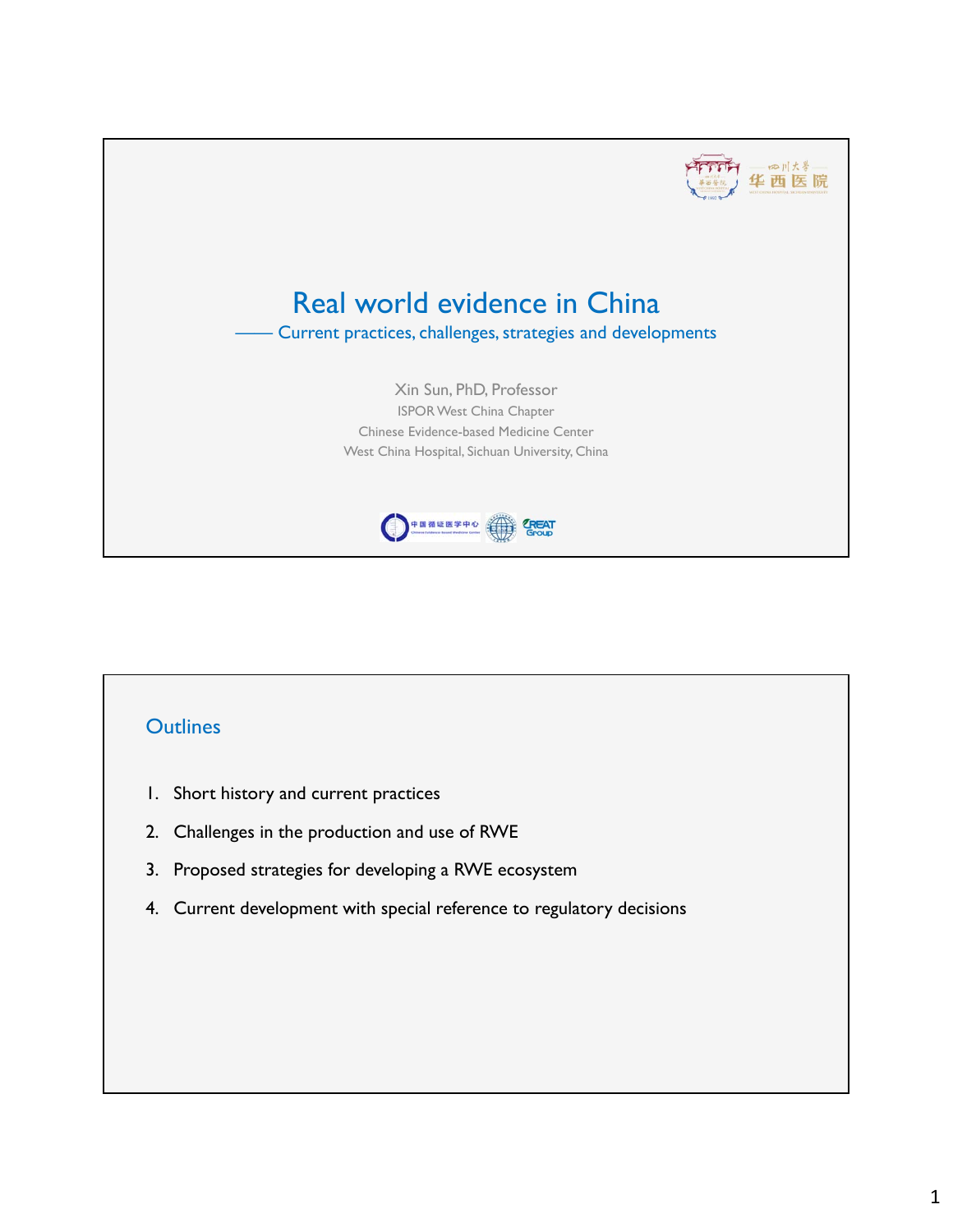# A short history of RWE in China 2000 and on: early efforts on outcomes research and big data – Early development synergized with the promotion of outcomes research by ISPOR – Active roles of multi-nation Pharma, primarily used for post-approval clinical assessment and marketing access – The China's big data initiative further boosted the development • 2010: official introduction of RWE concept – The concept first introduced by researchers from traditional Chinese medicine 2012: parallel efforts on CER – Professional societies (e.g. EBM subcommittee of the Chinese Medical Doctor Association) introduced the comparative effectiveness research concept • 2016 and on: systematic introduction of RWE framework – The Chinese Evidence-based Medicine Center and ISPOR West China Chapter officially and systematically introduced the concept and methodology across the country



#### 2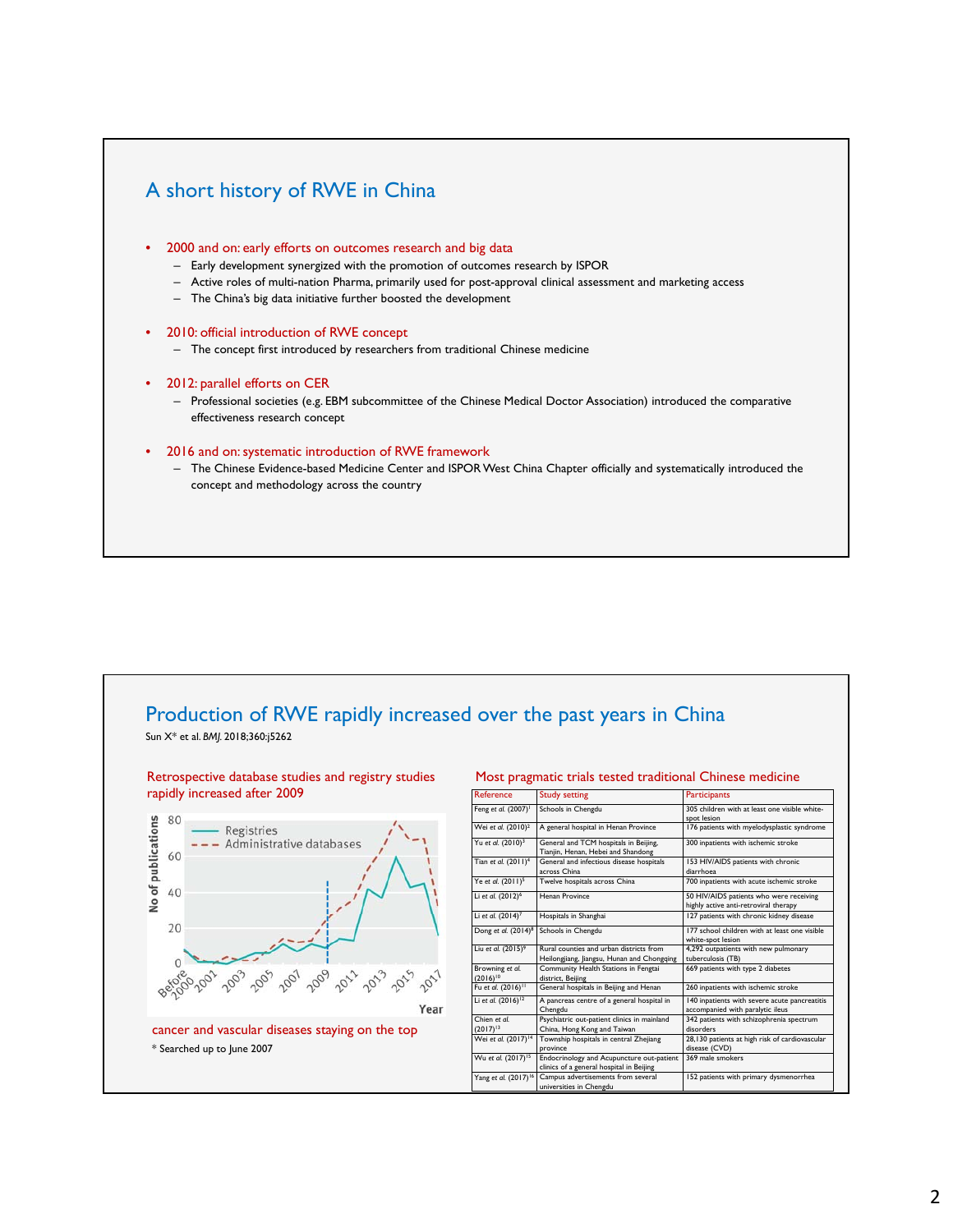| <b>Authorities</b>                       | Major uses                                    | Relative importance of RWE for decision making                                                                                                                                                |
|------------------------------------------|-----------------------------------------------|-----------------------------------------------------------------------------------------------------------------------------------------------------------------------------------------------|
| Chinese Drug<br>Administration           | Post-approval decisions                       | Post-approval drug assessment and safety surveillance ++++<br>Label changes and new indication assessment +                                                                                   |
|                                          | Pre-approval decisions                        | Supporting evidence for investigational new drug approval<br>$\bullet$<br>(e.g. disease burden and practice pattern) +++                                                                      |
| <b>Medical Security</b><br><b>Bureau</b> | Drug coverage decisions                       | • Parameters for Cost-effectiveness analysis<br>• Cost of illness and disease burden $++++$<br>Clinical outcomes and epidemiological data +++<br>Health-related quality of life and utility + |
|                                          |                                               | Parameters for budget impact analysis ++++                                                                                                                                                    |
| National Health<br>Commission            | Health technology<br>assessment               | Clinical outcomes for emerging technologies ++++<br>Cost assessment ++++                                                                                                                      |
|                                          | Healthcare quality and<br>safety surveillance | Measurement of healthcare quality indicators ++++<br>Safety monitoring and assessment ++++                                                                                                    |
| Healthcare providers                     | Clinical practice guidelines                  | Disease burden assessment ++++<br>Clinical assessment if classical trials not available $++++$<br>Safety assessment of treatments ++++                                                        |

# Increasing use of RWE for healthcare and policy decisions in China

# Diversified real world data sources in China

| Typical data sources                                           | <b>Examples</b>                                                                                           | Strengths                                                                | Limitations                                              |
|----------------------------------------------------------------|-----------------------------------------------------------------------------------------------------------|--------------------------------------------------------------------------|----------------------------------------------------------|
| Regional electronic<br>health records                          | Xiamen municipal city regional EHR<br>Yinzhou district regional EHR<br>Fuzhou municipal city regional EHR | Most comprehensive data;<br>may develop longitudinal<br>follow up        | Data may not be<br>accessible                            |
| Electronic medical<br>records from single<br>care institutions | • West China Hospital, Sichuan<br>University                                                              | Well documented clinical<br>data, particularly during<br>hospitalization | Lack of follow up<br>data; incomplete<br>outpatient data |
| Disease registries                                             | National cancer registry<br>Bianque chest pain registry                                                   | Data collected in a<br>structured manner, often<br>comprehensive         | May not be<br>accessible                                 |
| Claims databases                                               | National claims database<br>Chengdu municipal city regional<br>claims database                            | Good for cost analysis                                                   | Lack of clinical<br>and lab data                         |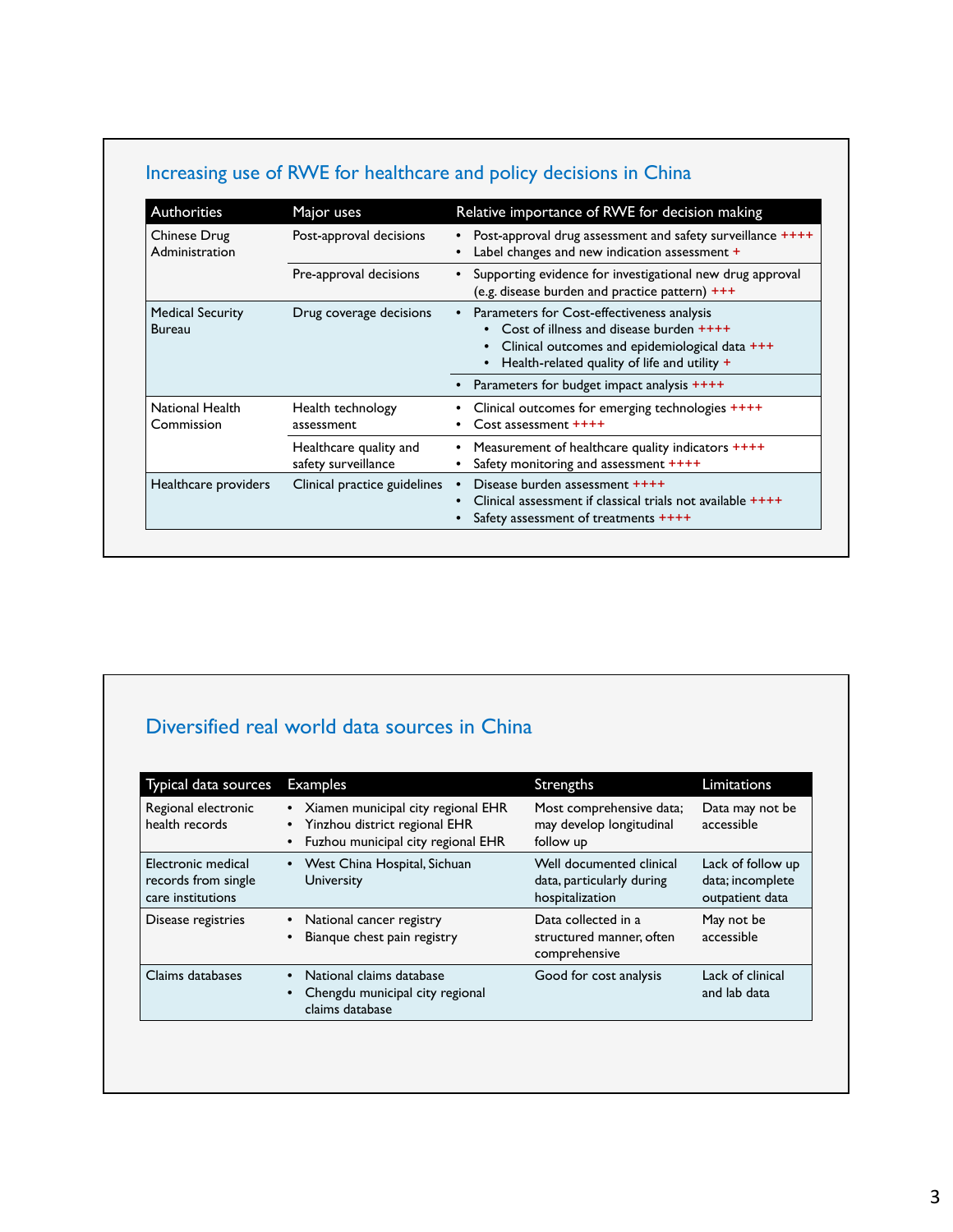

|                                    | <b>Challenges: RWE development still at early stage in China</b>     | Real world evidence: experience and lessons<br>from China<br>a and cultures do no the development of our world evidence in Outera healthcan |
|------------------------------------|----------------------------------------------------------------------|---------------------------------------------------------------------------------------------------------------------------------------------|
|                                    |                                                                      |                                                                                                                                             |
|                                    | Misconduct and misinterpretations are common                         |                                                                                                                                             |
|                                    |                                                                      |                                                                                                                                             |
| Types of misunderstanding Examples |                                                                      |                                                                                                                                             |
| Real world data (RWD)              | RWD are another word for big data                                    |                                                                                                                                             |
|                                    | RWD are allowed for low quality given its nature                     |                                                                                                                                             |
| Real world studies (RWS)           | • RWS are universally observational                                  |                                                                                                                                             |
|                                    | RWS are typically cheap                                              |                                                                                                                                             |
|                                    | RWS have no control group<br>RWS have no quality control<br>٠        |                                                                                                                                             |
|                                    | RWS should not set up restrictions to patient inclusion<br>$\bullet$ |                                                                                                                                             |
|                                    | RWS do not need ethical review                                       |                                                                                                                                             |
|                                    | Informed consent is not needed for any type of real world studies    |                                                                                                                                             |
| Real world evidence (RWE)          | RWE less trustworthy than classical trials                           |                                                                                                                                             |
|                                    | RWE better than classical trials in their findings                   |                                                                                                                                             |
|                                    | RWE applicable only to drug assessment                               |                                                                                                                                             |
|                                    | RWE of low quality                                                   |                                                                                                                                             |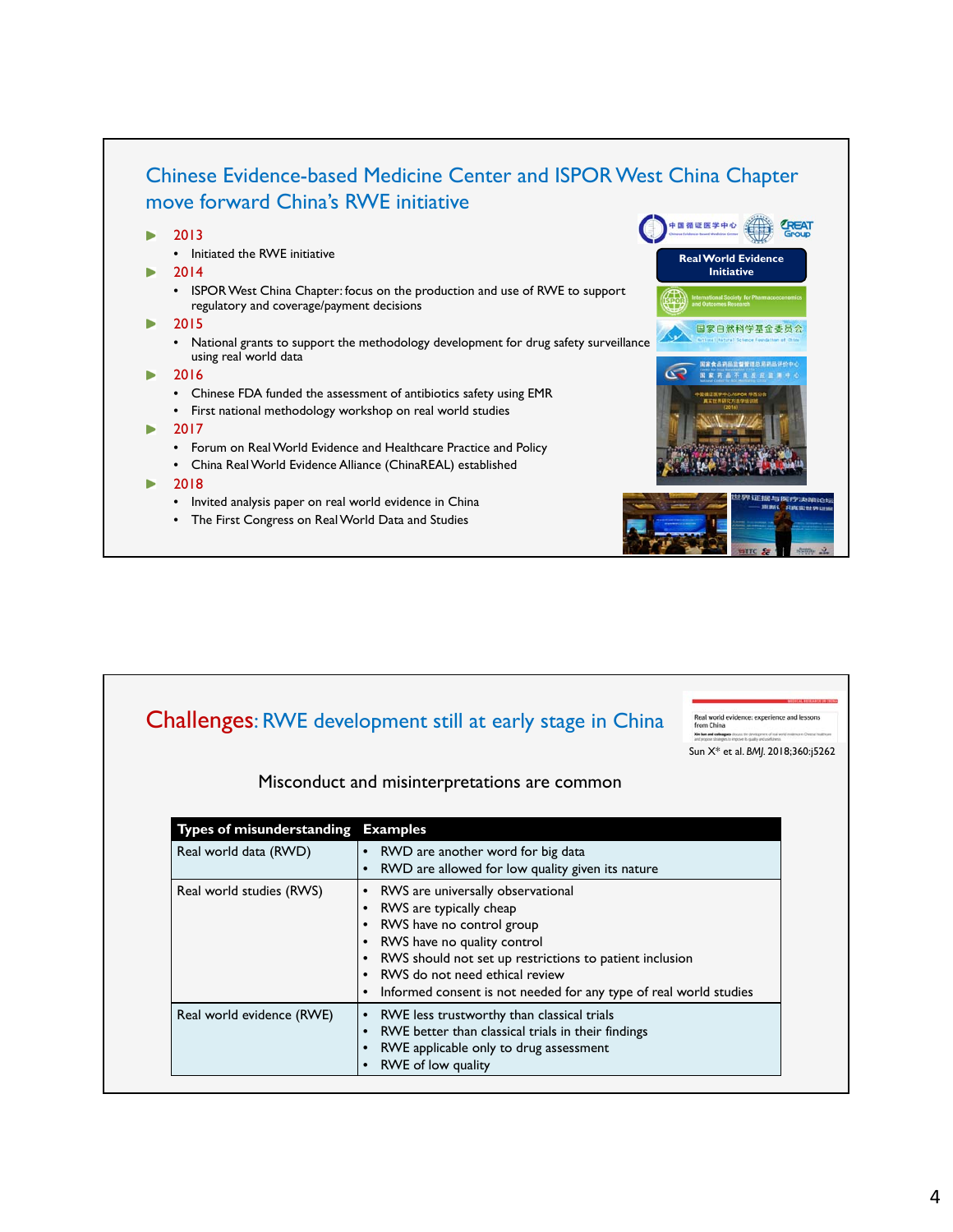## Lack of coordination and inadequate research capacity

#### Lack of coordination at the national level

- Limited collaboration between organizations
- Insufficient interactions between research organizations and RWE users

#### Absence of authority technical guidance

- No research guidance applicable to the Chinese setting
- No standards for data acquirement, processing, and quality

#### Insufficient research capacity

- Small number of research groups with expertise in data application
- Very small number of higher education programs

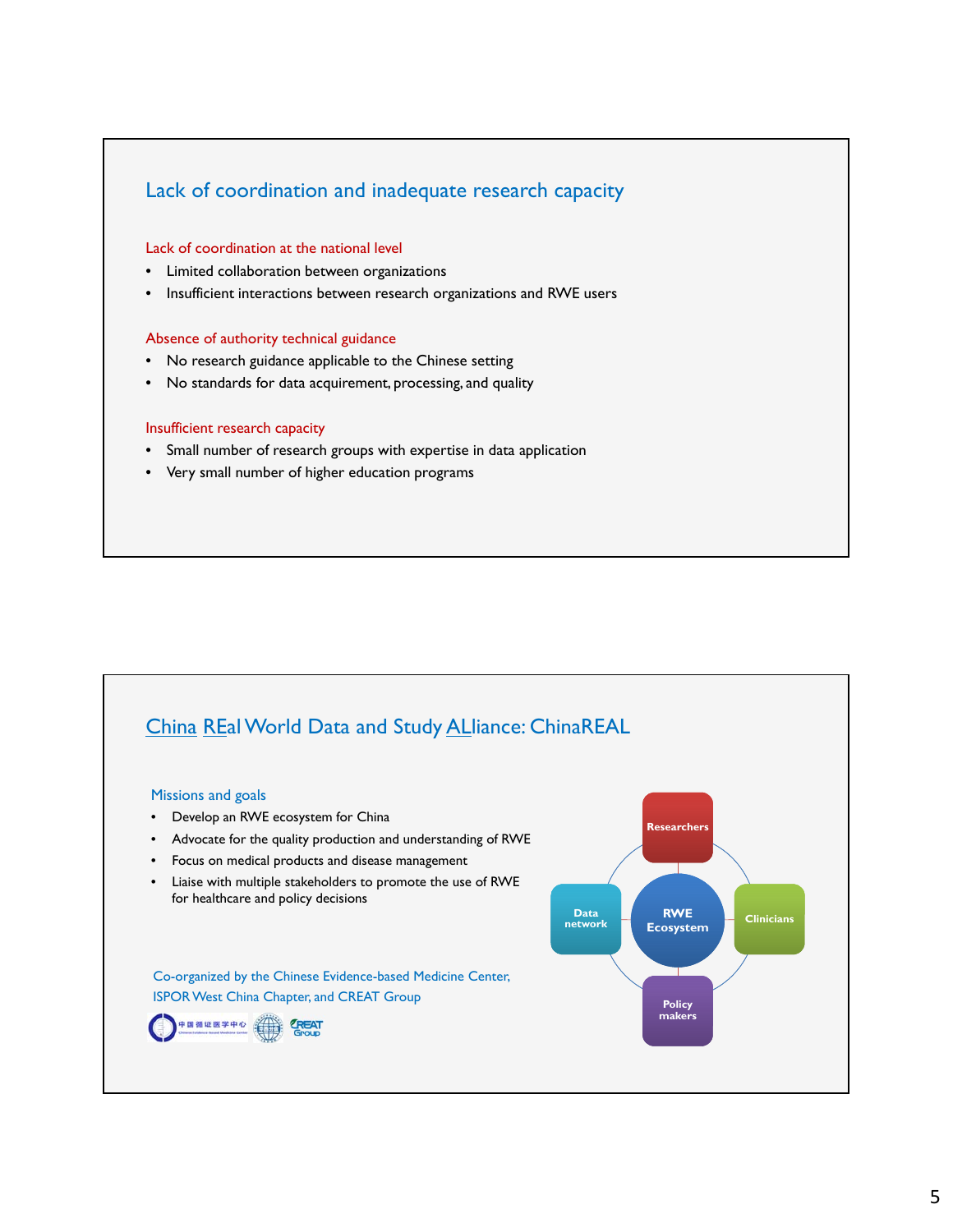## ChinaREAL: a network of collaboration

Involve multiple stakeholders

- Officials from authorities: State Drug Administration, Medical Security Bureau, National Health Commission
- Opinion leaders and leading scientists: Epidemiology, biostatistics, pharmacoeconomics, health informatics
- Data partners: regional EHR, hospital EMR, disease registries, claims database
- Industrial collaborators: HEOR, pharmacoepidemiology, medical affairs



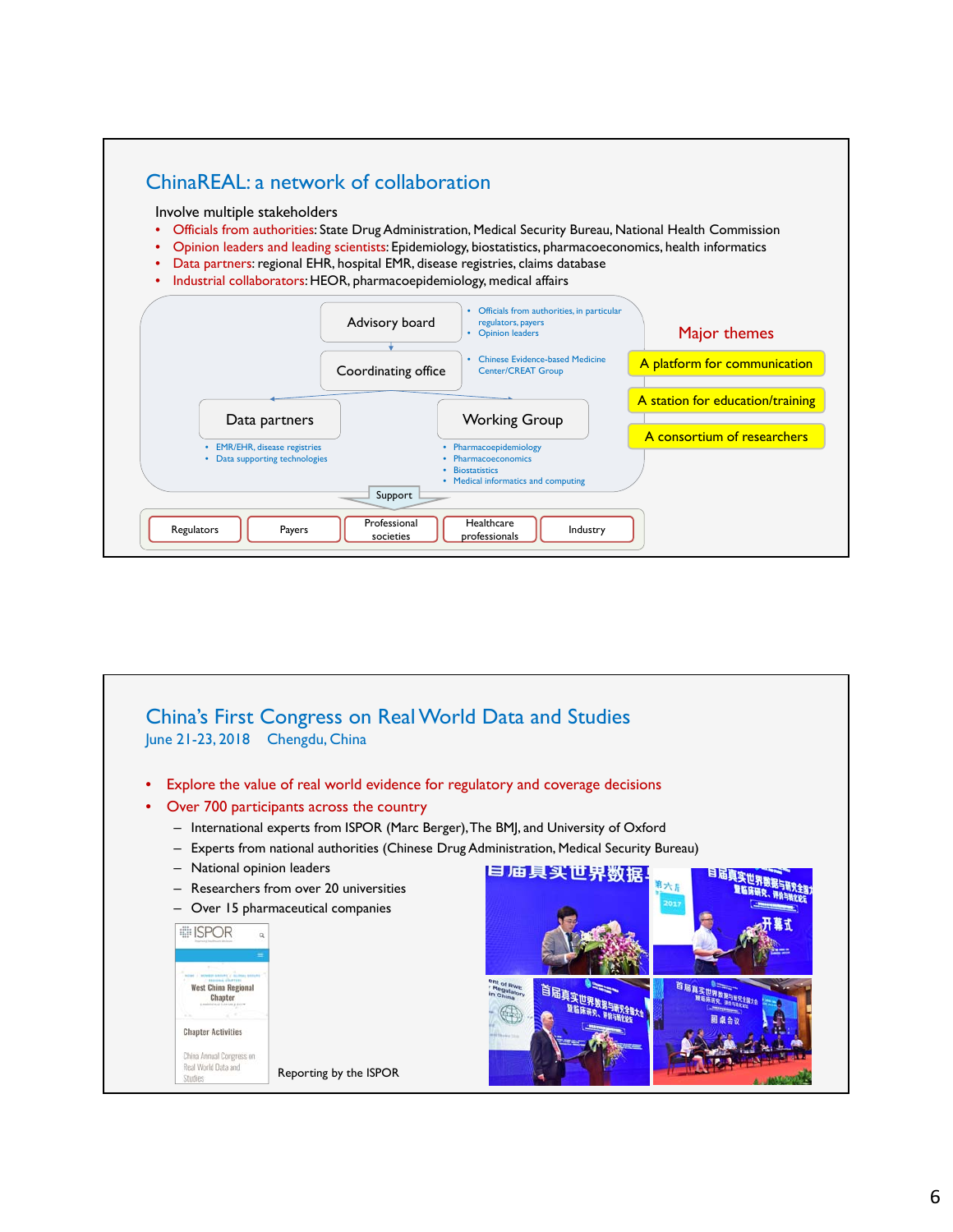### Synergized education and training programs

- Master and PhD degree programs
	- Sichuan university, Peking University, Fudan University, Sun Yat-Sen University……
- Specializations focusing on the use of real world data
	- Drugs and devices monitoring and assessment
	- Pharmacoeconomics and drug policy
	- Rational drug use and clinical translation
	- Disease management
- University courses
- National training workshops
	- 2-day focused training
- Delivered in short courses
	- Retrospective database studies
	- Registry studies
	- Pragmatic clinical trials
	- Issues about bias and confounding
	- Issues about data privacy and ethic review



First national workshop on RWD methodology 2016 Chengdu, China

#### Consortium of research scientists across the country

- A group of over 40 research scientists, expertise with real world data
	- Pharmacoepidemiology and clinical epidemiology
	- Medical statistics or biostatistics
	- Health economics or pharmacoeconomics
	- Health informatics and computing

#### • Special interest groups (SIG): specialized applications of real world data

- Clinical outcomes assessment and guideline translation for medical products
- Pharmacoecnomic assessment and policy on medical products
- Disease management
- Statistical methods
- Internal annual meetings to discuss cutting-edge methods and issues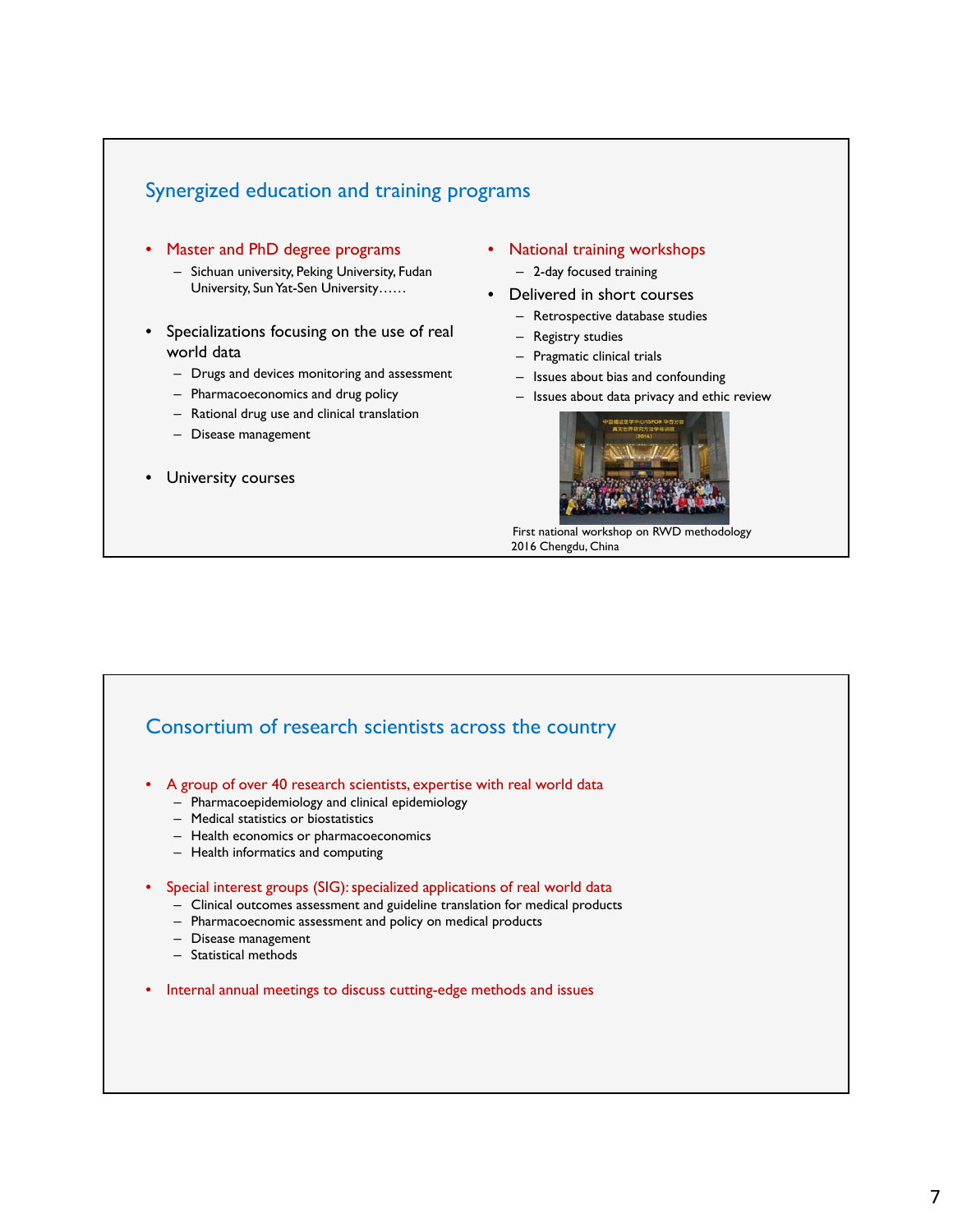

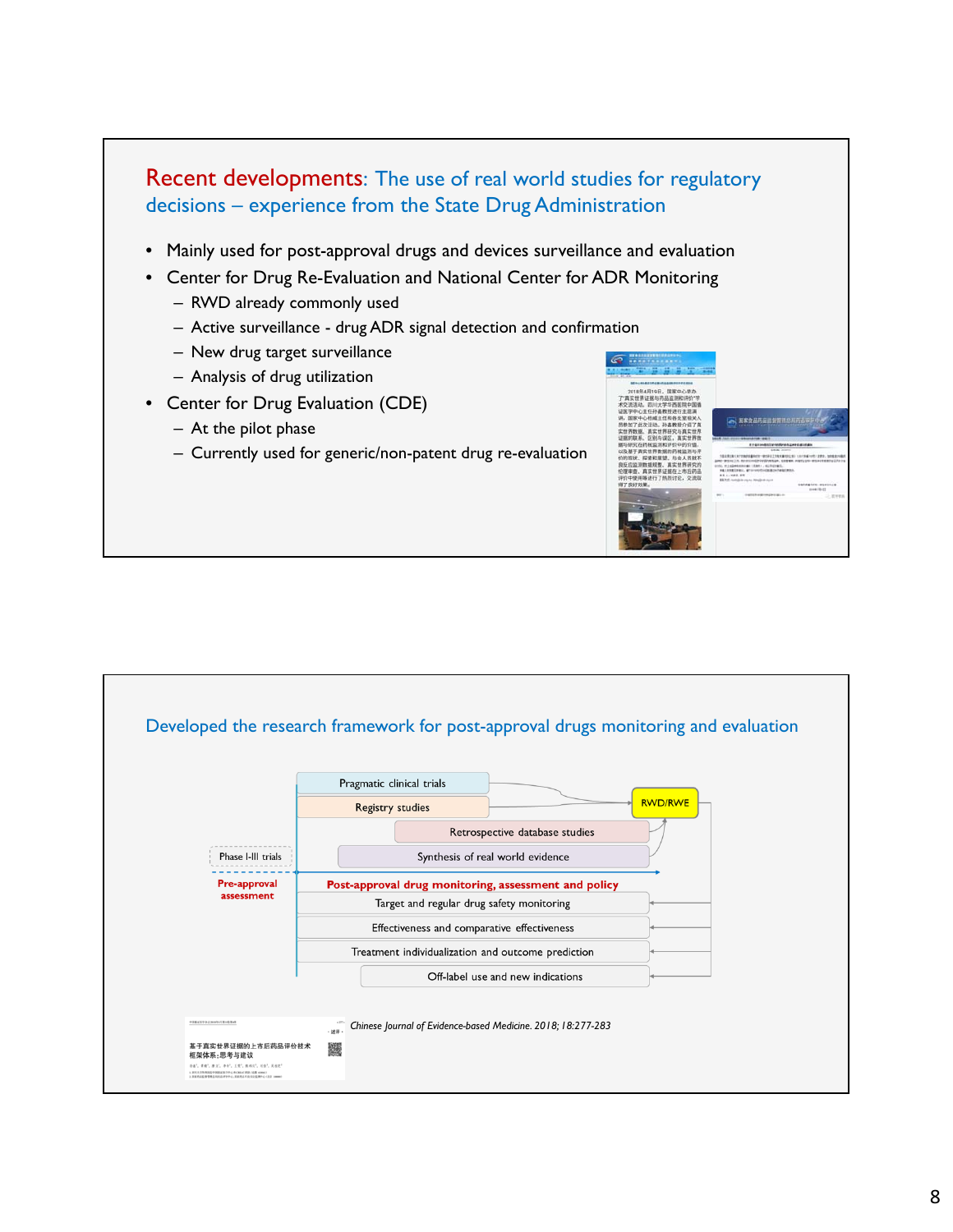

# Practical example 1: pragmatic clinical trial to test an ancillary therapy for patients with non-small cell lunge cancer (NSCLC)

#### **Study overview**

- Primary aim: test whether ancillary therapy could reduce toxic effects of regular chemotherapy in the real-world setting
- Multi-center, open label, randomized controlled trial
- Patients with operable NSCLC (stage II and IIIa) who receive chemotherapy
- Use versus not use of ancillary therapy
- Anti-cancer guideline-recommended treatments available for both groups
- Treatment variations allowed among patients to reflect real-world setting
- Primary outcome: risk of severe toxic events measured by WHO guideline
- A randomization ratio of 1:1

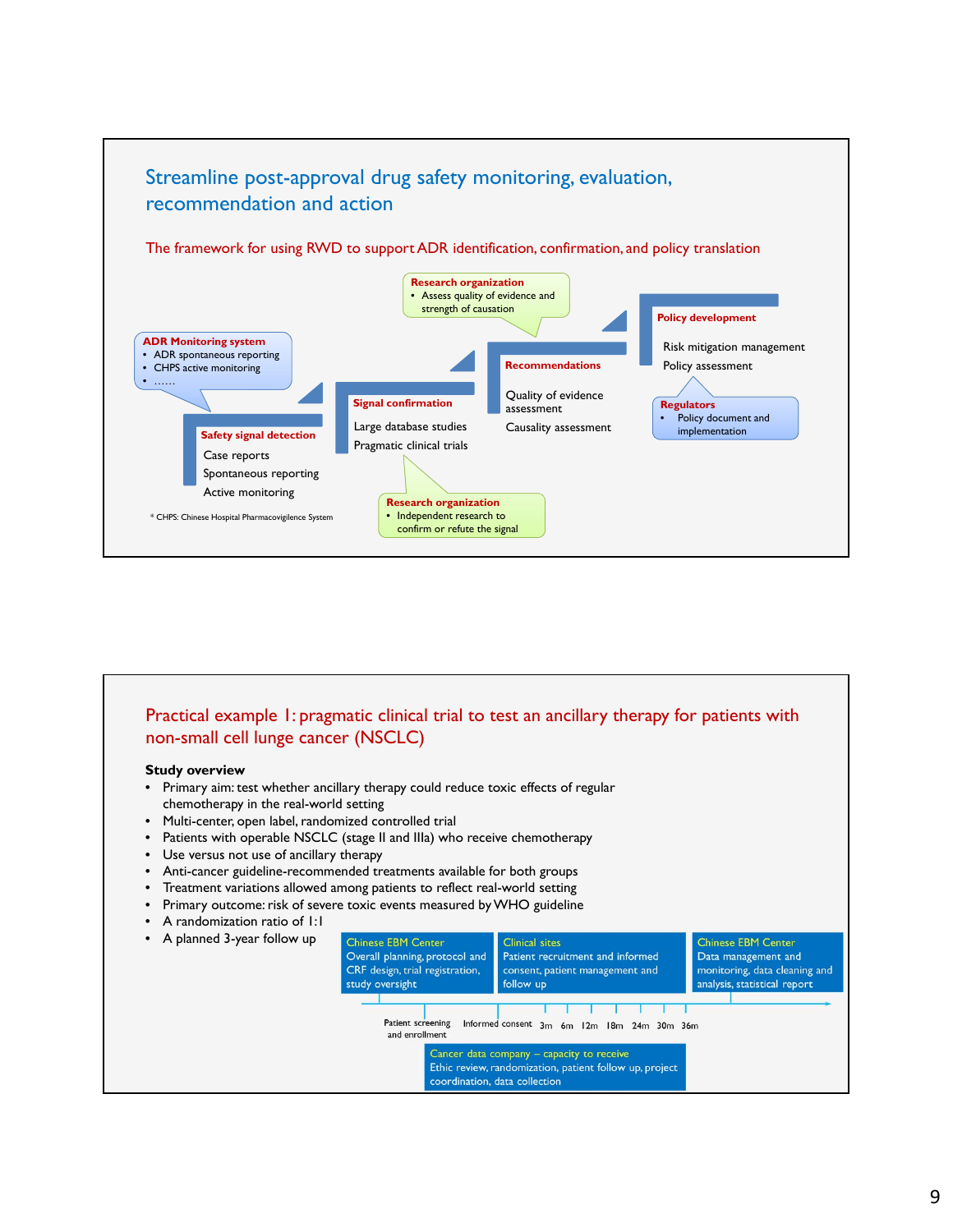

## Practical example 2: Use of EMR database to assess risk of bleeding and coagulation disorders of an antibiotic

#### **Background**

- Signal first identified by the National Center for ADR Monitoring through spontaneous reports
- Sporadic adverse events reported in medical literature, with no convincing evidence
- Laboratory and animal studies suggested antibiotics with NMTT chain carries risk of coagulation disorder, platelet aggregation, and bleeding
- A study to ascertain the association between the antibiotic and bleeding risk commissioned by the National Center for ADR Monitoring

#### Research objectives

- Understand the proportion of bleeding or coagulation disorder among hospitalized patients who used antibiotic A
- Investigate whether the use of antibiotic A would be associated with increased risk of bleeding and coagulation disorder
- Explore the factors associated with bleeding and coagulation disorders